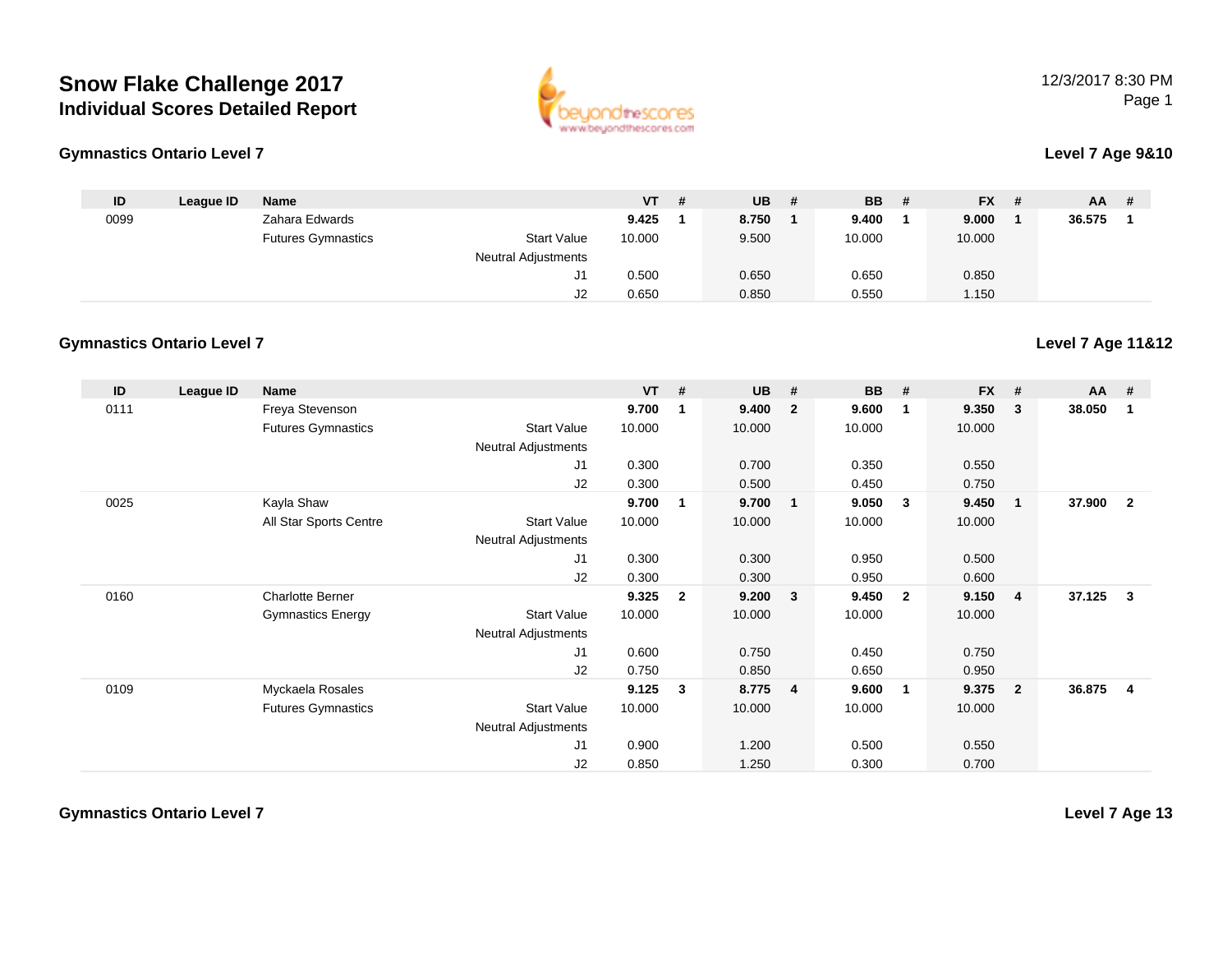

| ID   | League ID | <b>Name</b>                     |                            | <b>VT</b> | #            | <b>UB</b> | #              | <b>BB</b> | #              | <b>FX</b> | #                       | <b>AA</b> | #                       |
|------|-----------|---------------------------------|----------------------------|-----------|--------------|-----------|----------------|-----------|----------------|-----------|-------------------------|-----------|-------------------------|
| 0118 |           | Daisy King                      |                            | 9.500     | $\mathbf{2}$ | 9.525     | $\mathbf{1}$   | 9.650     | 1              | 9.350     | -1                      | 38.025    | $\overline{1}$          |
|      |           | <b>Futures Gymnastics</b>       | <b>Start Value</b>         | 10.000    |              | 10.000    |                | 10.000    |                | 10.000    |                         |           |                         |
|      |           |                                 | <b>Neutral Adjustments</b> |           |              |           |                |           |                |           |                         |           |                         |
|      |           |                                 | J1                         | 0.500     |              | 0.400     |                | 0.400     |                | 0.600     |                         |           |                         |
|      |           |                                 | J2                         | 0.500     |              | 0.550     |                | 0.300     |                | 0.700     |                         |           |                         |
| 0110 |           | Zoe Ruff                        |                            | 9.550     | 1            | 8.650     | $\overline{2}$ | 9.500     | 3              | 9.350     | $\overline{\mathbf{1}}$ | 37.050    | $\overline{2}$          |
|      |           | <b>Futures Gymnastics</b>       | <b>Start Value</b>         | 10.000    |              | 10.000    |                | 10.000    |                | 10.000    |                         |           |                         |
|      |           |                                 | <b>Neutral Adjustments</b> |           |              |           |                |           |                |           |                         |           |                         |
|      |           |                                 | J1                         | 0.450     |              | 1.200     |                | 0.450     |                | 0.550     |                         |           |                         |
|      |           |                                 | J2                         | 0.450     |              | 1.500     |                | 0.550     |                | 0.750     |                         |           |                         |
| 0054 |           | Danielle McNeil                 |                            | 9.200     | 3            | 8.500     | 3              | 9.525     | $\mathbf{2}$   | 9.100     | $\overline{\mathbf{2}}$ | 36.325    | $\overline{\mathbf{3}}$ |
|      |           | <b>Champions Gymnastics</b>     | <b>Start Value</b>         | 10.000    |              | 10.000    |                | 10.000    |                | 10.000    |                         |           |                         |
|      |           |                                 | <b>Neutral Adjustments</b> |           |              |           |                |           |                |           |                         |           |                         |
|      |           |                                 | J1                         | 0.900     |              | 1.500     |                | 0.450     |                | 0.800     |                         |           |                         |
|      |           |                                 | J2                         | 0.700     |              | 1.500     |                | 0.500     |                | 1.000     |                         |           |                         |
| 0155 |           | <b>Katherine Tucker</b>         |                            | 9.550     | 1            | 8.350     | $\overline{4}$ | 8.375     | 5              | 8.950     | $\overline{\mathbf{3}}$ | 35.225    | $\overline{\mathbf{4}}$ |
|      |           | <b>Gymnastics Energy</b>        | <b>Start Value</b>         | 10.000    |              | 10.000    |                | 9.500     |                | 10.000    |                         |           |                         |
|      |           |                                 | <b>Neutral Adjustments</b> |           |              |           |                |           |                |           |                         |           |                         |
|      |           |                                 | J1                         | 0.350     |              | 1.600     |                | 1.100     |                | 0.950     |                         |           |                         |
|      |           |                                 | J <sub>2</sub>             | 0.550     |              | 1.700     |                | 1.150     |                | 1.150     |                         |           |                         |
| 0177 |           | Chase Cosby                     |                            | 8.950     | 4            | 7.150     | 5              | 8.450     | $\overline{4}$ | 8.725     | $\overline{4}$          | 33.275    | - 5                     |
|      |           | Hanover Aerials Gymnastics Club | <b>Start Value</b>         | 10.000    |              | 10.000    |                | 10.000    |                | 10.000    |                         |           |                         |
|      |           |                                 | <b>Neutral Adjustments</b> |           |              |           |                |           |                |           |                         |           |                         |
|      |           |                                 | J1                         | 1.200     |              | 3.000     |                | 1.600     |                | 1.250     |                         |           |                         |
|      |           |                                 | J <sub>2</sub>             | 0.900     |              | 2.700     |                | 1.500     |                | 1.300     |                         |           |                         |

## **Gymnastics Ontario Level 7**

| ID   | League ID | <b>Name</b>              |                     | $VT$ # |                | <b>UB</b> | # | <b>BB</b> | #   | <b>FX</b> | #   | $AA$ # |    |
|------|-----------|--------------------------|---------------------|--------|----------------|-----------|---|-----------|-----|-----------|-----|--------|----|
| 0153 |           | Jazmine Deveau           |                     | 9.700  | $\overline{2}$ | 9.650     |   | 9.075     | -4  | 9.350     | - 2 | 37.775 |    |
|      |           | <b>Gymnastics Energy</b> | <b>Start Value</b>  | 10.000 |                | 10.000    |   | 10.000    |     | 10.000    |     |        |    |
|      |           |                          | Neutral Adjustments |        |                |           |   |           |     |           |     |        |    |
|      |           |                          | J1                  | 0.300  |                | 0.300     |   | 0.900     |     | 0.500     |     |        |    |
|      |           |                          | J2                  | 0.300  |                | 0.400     |   | 0.950     |     | 0.800     |     |        |    |
| 0001 |           | Audrey Calderon          |                     | 9.400  | - 6            | $9.425$ 2 |   | 9.275     | - 3 | 9.300     | - 3 | 37.400 | -2 |
|      |           | Ajax Acro's Gym Club     | <b>Start Value</b>  | 10.000 |                | 10.000    |   | 10.000    |     | 10.000    |     |        |    |
|      |           |                          | Neutral Adjustments |        |                |           |   |           |     |           |     |        |    |
|      |           |                          | J1                  | 0.500  |                | 0.600     |   | 0.750     |     | 0.750     |     |        |    |

#### **Level 7 Age 14**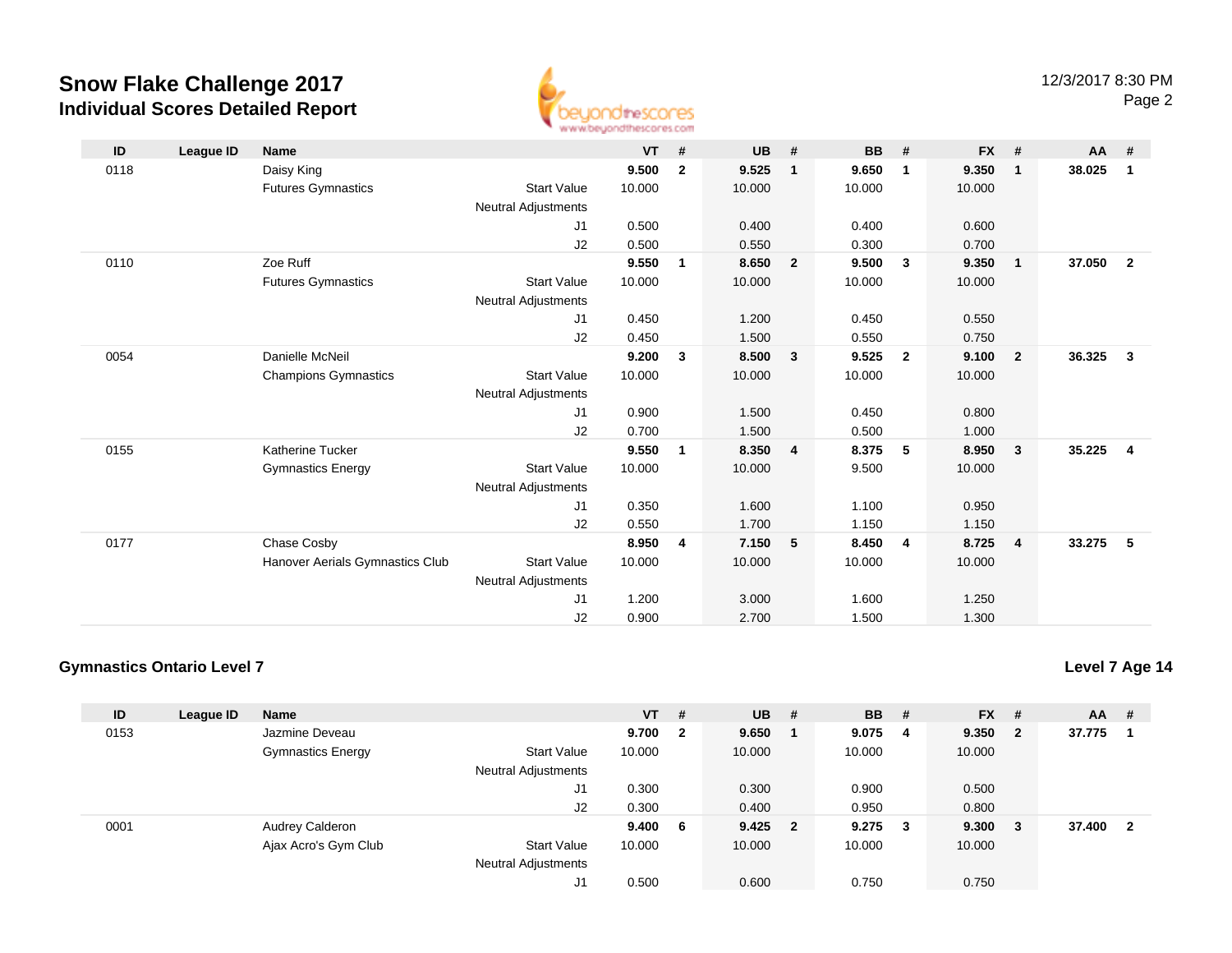

|      |                             | J2                         | 0.700  |              | 0.550  |              | 0.700  |                | 0.650  |                         |        |                         |
|------|-----------------------------|----------------------------|--------|--------------|--------|--------------|--------|----------------|--------|-------------------------|--------|-------------------------|
| 0053 | Alayna Kirkwood             |                            | 9.725  | $\mathbf{1}$ | 8.875  | $\mathbf{3}$ | 9.350  | $\overline{2}$ | 9.150  | $\overline{4}$          | 37.100 | $\overline{\mathbf{3}}$ |
|      | <b>Champions Gymnastics</b> | <b>Start Value</b>         | 10.000 |              | 10.000 |              | 10.000 |                | 10.000 |                         |        |                         |
|      |                             | Neutral Adjustments        |        |              |        |              |        |                |        |                         |        |                         |
|      |                             | J1                         | 0.300  |              | 1.000  |              | 0.550  |                | 0.750  |                         |        |                         |
|      |                             | J2                         | 0.250  |              | 1.250  |              | 0.750  |                | 0.950  |                         |        |                         |
| 0154 | Elizabeth Baker             |                            | 9.675  | 3            | 8.200  | 4            | 8.800  | 5              | 9.500  | $\overline{\mathbf{1}}$ | 36.175 | $\overline{\mathbf{4}}$ |
|      | <b>Gymnastics Energy</b>    | Start Value                | 10.000 |              | 10.000 |              | 10.000 |                | 10.000 |                         |        |                         |
|      |                             | Neutral Adjustments        |        |              |        |              |        |                |        |                         |        |                         |
|      |                             | J1                         | 0.350  |              | 1.800  |              | 1.300  |                | 0.400  |                         |        |                         |
|      |                             | J2                         | 0.300  |              | 1.800  |              | 1.100  |                | 0.600  |                         |        |                         |
| 0157 | Ella Martin                 |                            | 9.575  | 4            | 8.075  | 5            | 9.400  | $\overline{1}$ | 8.950  | - 5                     | 36.000 | -5                      |
|      | <b>Gymnastics Energy</b>    | <b>Start Value</b>         | 10.000 |              | 10.000 |              | 10.000 |                | 10.000 |                         |        |                         |
|      |                             | <b>Neutral Adjustments</b> |        |              |        |              |        |                |        |                         |        |                         |
|      |                             | J1                         | 0.400  |              | 1.950  |              | 0.500  |                | 1.050  |                         |        |                         |
|      |                             | J2                         | 0.450  |              | 1.900  |              | 0.700  |                | 1.050  |                         |        |                         |
| 0215 | Victoria JnBaptiste         |                            | 9.475  | 5            |        |              |        |                | 8.575  | 6                       | 18.050 | - 6                     |
|      | Northumberland              | Start Value                | 10.000 |              |        |              |        |                | 10.000 |                         |        |                         |
|      |                             | Neutral Adjustments        |        |              |        |              |        |                |        |                         |        |                         |
|      |                             | J <sub>1</sub>             | 0.550  |              |        |              |        |                | 1.550  |                         |        |                         |
|      |                             | J2                         | 0.500  |              |        |              |        |                | 1.300  |                         |        |                         |

### **Gymnastics Ontario Level 7**

## **Level 7 Age 15**

**Level 7 Age 16+**

| ID   | League ID | <b>Name</b>                 |                            | VT .   | #                        | <b>UB</b> | #                        | <b>BB</b>    | - #   | <b>FX</b>    | - #                      | AA     | #                        |
|------|-----------|-----------------------------|----------------------------|--------|--------------------------|-----------|--------------------------|--------------|-------|--------------|--------------------------|--------|--------------------------|
| 0176 |           | Rachel Nichols              |                            | X.XXX  | $\overline{\phantom{a}}$ | X.XXX     | $\overline{\phantom{a}}$ | <b>X.XXX</b> | $- -$ | <b>X.XXX</b> | $\overline{\phantom{a}}$ | 0.000  | $\overline{\phantom{a}}$ |
| 0055 |           | Elizabeth Murdock           |                            | 9.625  |                          | 9.550     |                          | 9.350        |       | 9.125        |                          | 37.650 |                          |
|      |           | <b>Champions Gymnastics</b> | <b>Start Value</b>         | 10.000 |                          | 10.000    |                          | 10.000       |       | 10.000       |                          |        |                          |
|      |           |                             | <b>Neutral Adjustments</b> |        |                          |           |                          |              |       |              |                          |        |                          |
|      |           |                             | J1                         | 0.300  |                          | 0.500     |                          | 0.700        |       | 0.950        |                          |        |                          |
|      |           |                             | J2                         | 0.450  |                          | 0.400     |                          | 0.600        |       | 0.800        |                          |        |                          |

#### **Gymnastics Ontario Level 7**

| ID   | League ID | <b>Name</b>              |                            | VT     | UB     | <b>BB</b> | <b>FX</b> | AA.    |  |
|------|-----------|--------------------------|----------------------------|--------|--------|-----------|-----------|--------|--|
| 0168 |           | Jia Di Renzo-Baty        |                            | 9.525  | 9.600  | 9.175     | 9.200     | 37.500 |  |
|      |           | <b>Gymnastics Energy</b> | <b>Start Value</b>         | 10.000 | 10.000 | 10.000    | 10.000    |        |  |
|      |           |                          | <b>Neutral Adjustments</b> |        |        |           |           |        |  |